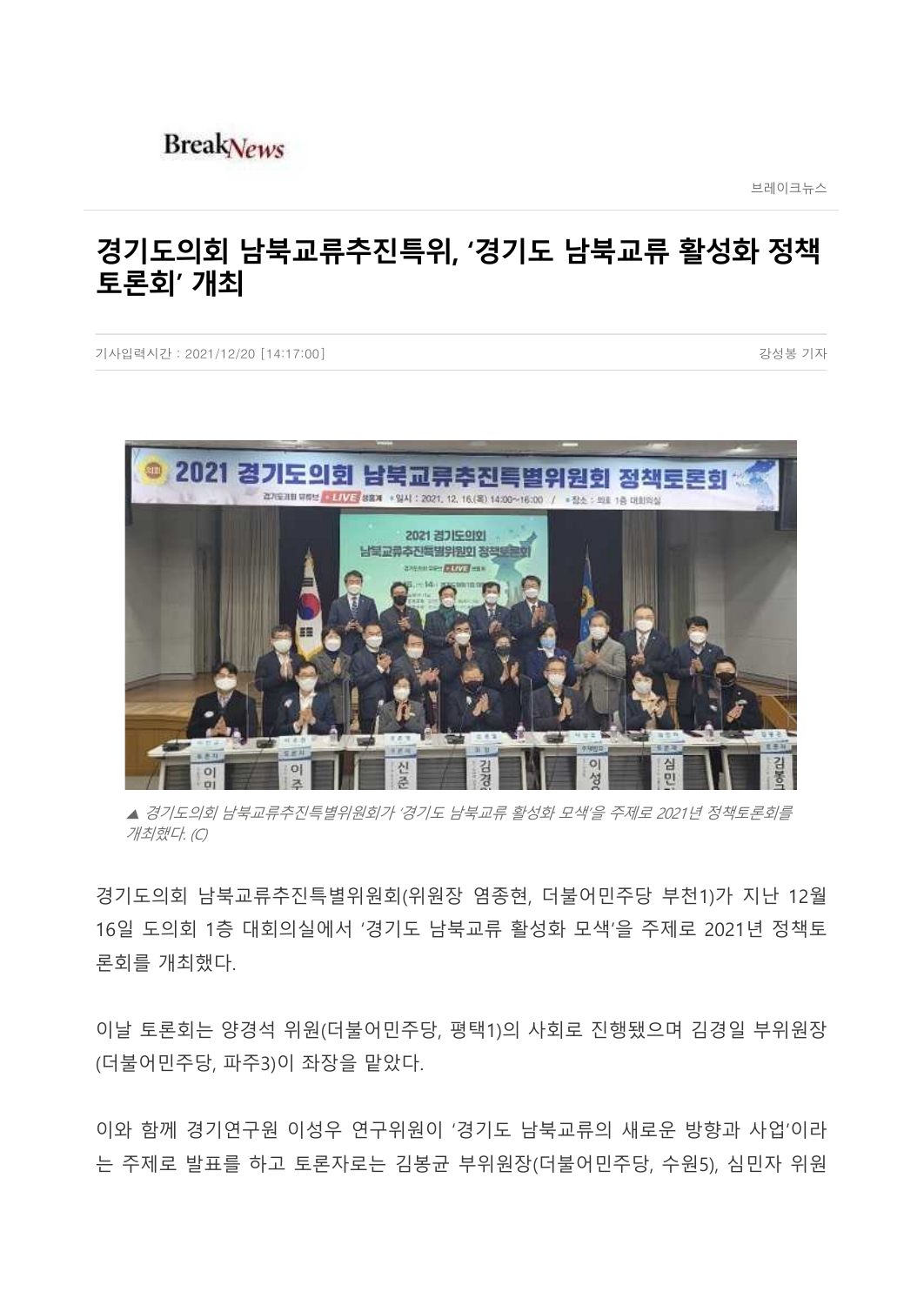(더불어민주당, 김포1) 신준영 경기도 평화협력국장, 이주현 파주시 평화기반국장, 이민 규 서울연구원 연구위원이 참석했다.

이성우 연구위원은 남북교류협력의 필요성, 그간 경기도 남북교류협력사업의 주요 추진 성과와 향후 교류협력의 방향과 계획에 대해 발표했다.

주제 발제에 이어, 첫 번째 토론자로 나선 김봉균 부위원장은 "지방정부의 남북교류사업 은 남·북 사회 동질성 회복, 교류의 다양화, 지속성 제고, 남북한 균형발전 측면에서 의미 가 있으며 북한 농촌 현대화사업 재개, 접경지역에서의 상생 협력사업 발굴이 필요하 다"고 말했다.

심민자 위원은 기존 지방정부 차원의 남북교류협력 사업은 일회성 사업 추진으로 지속 가능한 성과를 얻을 수 없었다고 지적하면서 "말라리아 공동방역사업이나 보건의료 기 반 구축사업 등 남북한주민의 상호이익 증진을 위한 실현가능성이 높고 구체적인 사업 을 적극 추진해야 한다"고 강조했다.

좌장을 맡은 김경일 부위원장은 "오늘 토론회에서 논의된 내용을 토대로 현재 한반도 외 교정세의 경색 국면으로 장기간 답보상태인 남북교류협력 사업이 다시 활발히 추진되기 를 기대한다"고 말했다.

염종현 위원장은 축사에서 지난 6월 8일 구성된 이후 남북특위가 추진해온 활동과정과 소회를 전했으며, "현재 남북관계 국면 전환을 위한 경기도 차원의 새로운 추진방향과 구체적 실행방안에 대한 논의가 필요한 시점이다"라고 말하면서 올해 마지막 행사인 이 번 토론회 개최 배경에 대해 설명했다.

이날 토론회는 장현국 경기도의회 의장, 박근철 경기도의회 더불어민주당 대표가 영상 으로 축하를 전했다.

한편, 경기도의회 남북교류추진특별위원회는 올해 6월 구성된 이후 경기도와 도교육청 의 남북교류 추진사업을 점검하고 6.15 남북공동선언 15주년 기념 성명서 발표, 7월 27 일 정전협정 체결 68주년을 맞아 종전협정 체결 촉구 성명서 발표와 함께 서울 주미대 사관 맞은편에서 종전선언 촉구를 위한 1인 릴레이 시위를 진행한 바 있다.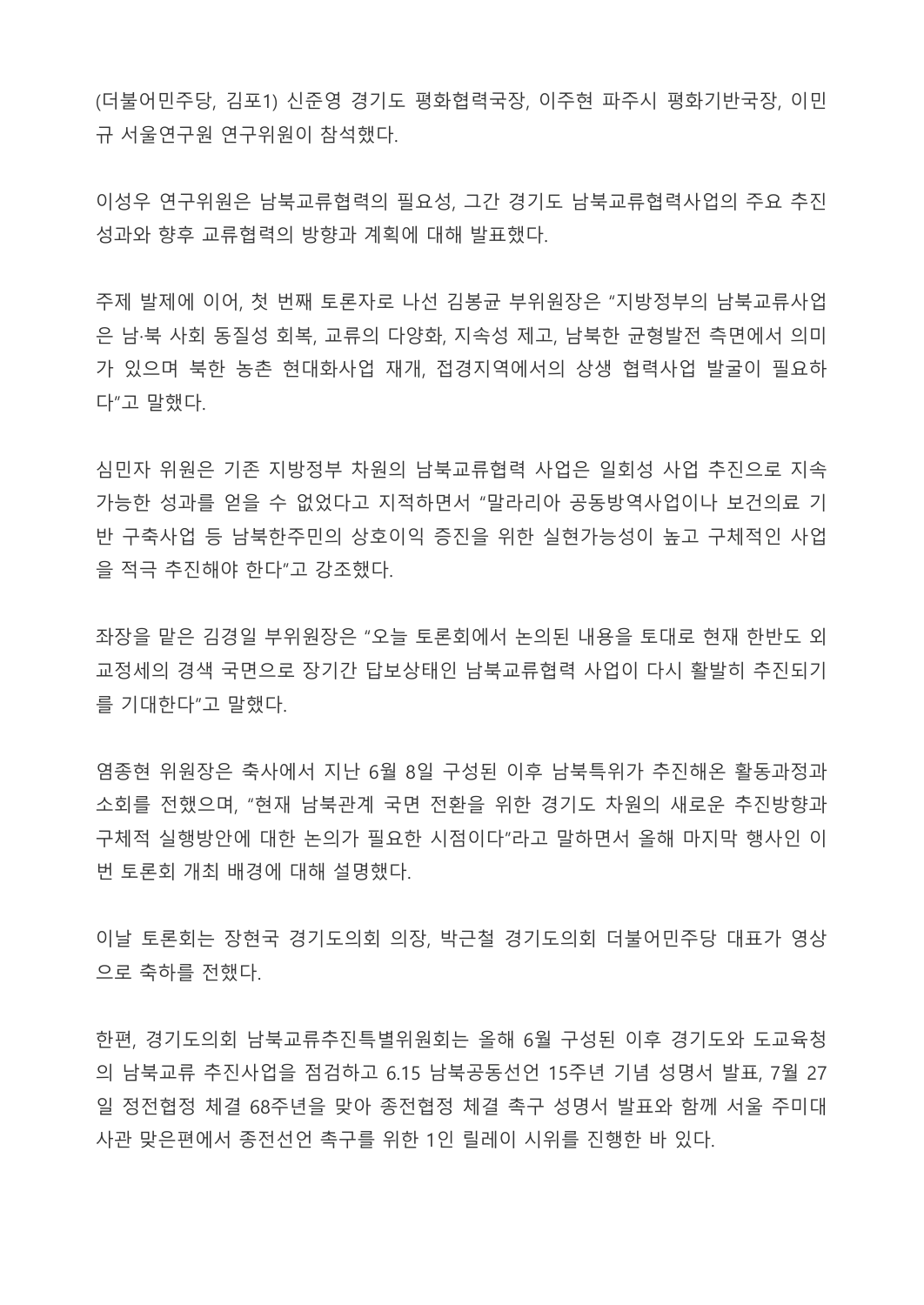아래는 위 기사를 'Google 번역'으로 번역한 영문 기사의 '전문'이다. 'Google 번역'은 이 해도를 높이기 위해 노력하고 있다. 영문 번역에 오류가 있을 수 있음을 전제로 한다.

<\*The following is [the full text] of the English article translated by 'Google Translate' and amended. 'Google Translate' is working hard to improve understanding. It is assu med that there may be errors in the English translation.>

## **Gyeonggi Provincial Assembly Special Committee on Inter-Korean Exchanges, 'Gy eonggi-do Inter-Korean Exchange Promotion Policy Debate'**

The Gyeonggi Provincial Assembly Special Committee on Inter-Korean Exchanges (Ch airman Jong-hyun Yeom, Democratic Party of Korea Bucheon 1) held a policy discussi on for 2021 under the theme of "Exploring the revitalization of inter-Korean exchang es in Gyeonggi-do" in the conference room on the first floor of the provincial assem bly.

The discussion was moderated by Yang Kyung-seok (Democratic Party, Pyeongtaek 1), and Vice Chairman Kim Gyeong-il (Democratic Party, Paju 3) chaired the discussio n.

At the same time, Research Fellow Lee Seong-woo of Gyeonggi Research Institute ga ve a presentation under the theme of 'New directions and projects for inter-Korean e xchanges in Gyeonggi-do', and as panelists, Vice Chairman Kim Bong-gyun (Democra tic Party, Suwon 5) and Shim Min-ja Member (Democratic Party, Gimpo 1) Shin Jun-y oung Gyeonggi-do Peace and Cooperation Director Lee Ju-hyeon, Director of the Pea ce Foundation Bureau of Paju City, and Lee Min-kyu, a research fellow at the Seoul In stitute, attended.

Research Fellow Lee Seong-woo presented on the necessity of inter-Korean exchange s and cooperation, major achievements of inter-Korean exchange and cooperation pr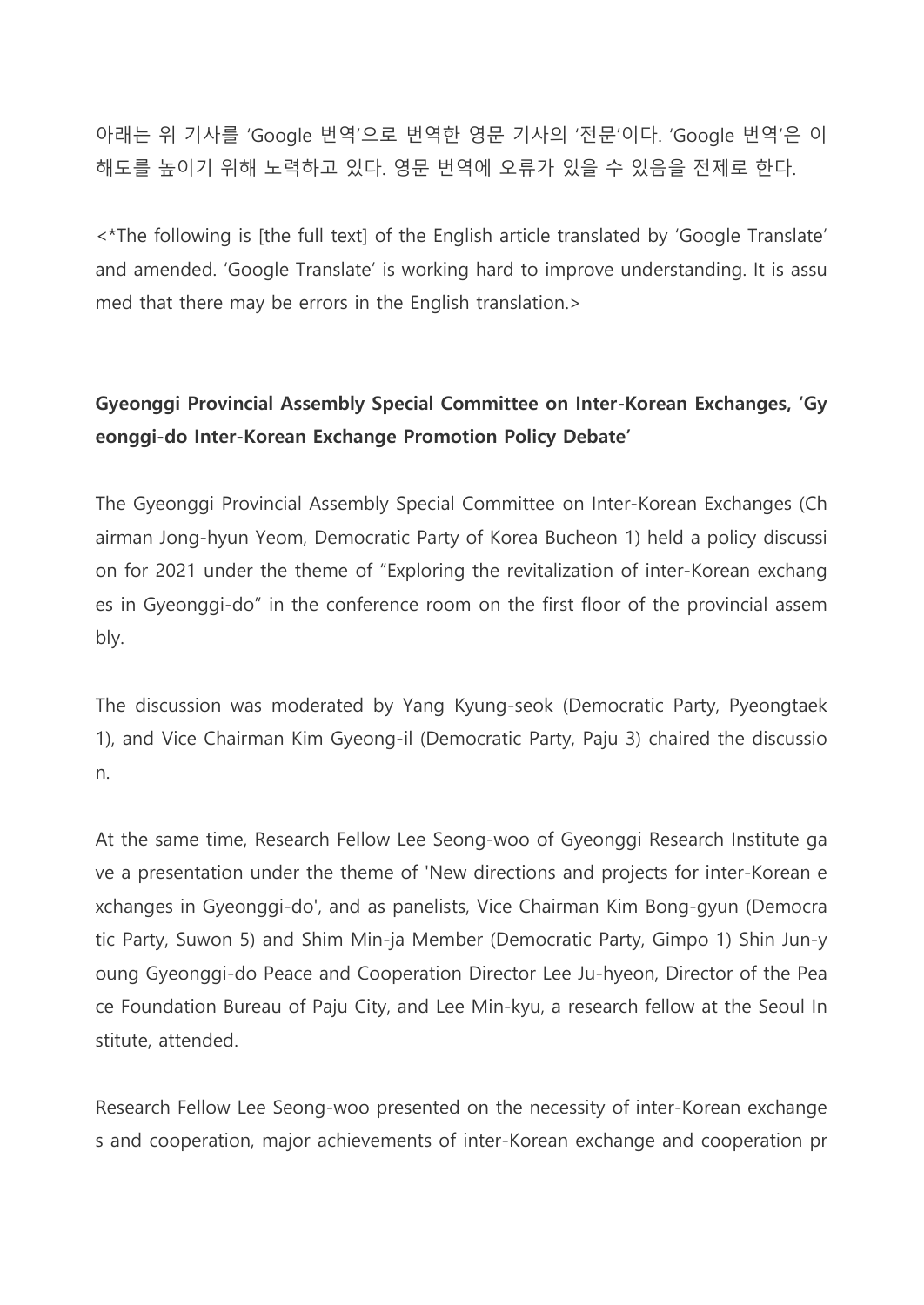ojects in Gyeonggi-do, and directions and plans for future exchanges and cooperatio n.

Following the presentation of the topic, Vice-Chairman Kim Bong-gyun, who was the first panelist, said, "The inter-Korean exchange project of the local government is me aningful in terms of restoring the homogeneity of South and North Korea, diversifyin g exchanges, enhancing continuity, and balanced development between the two Kore as. It is necessary to discover win-win cooperation projects in the border region," he said.

Commissioner Shim Min-ja pointed out that the existing inter-Korean exchange and c ooperation projects at the local government level could not achieve sustainable result s as a one-time project promotion. We need to actively pursue specific projects," he s aid.

Vice-Chairman Kim Gyeong-il, who chaired the meeting, said, "Based on what was dis cussed at today's discussion, I look forward to actively promoting inter-Korean excha nge and cooperation projects, which have been at a standstill for a long time due to the current diplomatic situation on the Korean Peninsula."

In his congratulatory speech, Chairman Yeom Jong-hyun shared his thoughts on the activities of the inter-Korean special committee since its formation on June 8. " and e xplained the background of the discussion, the last event of the year.

The discussion was held on this day by video congratulations by Jang Hyun-guk, chai rman of the Gyeonggi Provincial Assembly, and Park Geun-cheol, president of the Gy eonggi Provincial Assembly, the Democratic Party of Korea.

Meanwhile, the Gyeonggi Provincial Assembly Special Committee for the Promotion o f Inter-Korean Exchanges has reviewed the inter-Korean exchange promotion projects of Gyeonggi-do and the provincial office of education since its formation in June of t his year, issued a statement commemorating the 15th anniversary of the June 15 Nor th-South Joint Declaration, and on July 27, commemorating the 68th anniversary of t